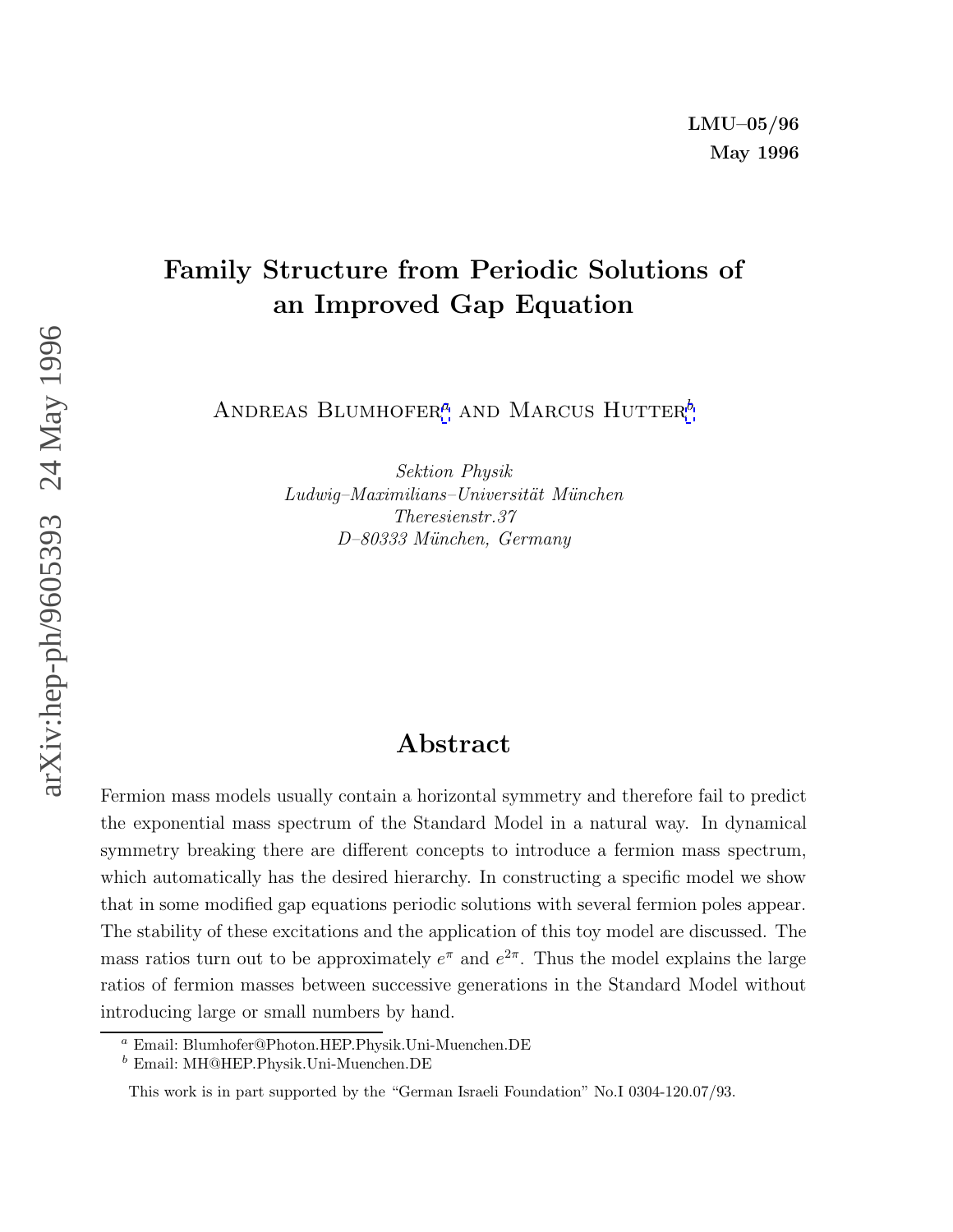### **1 Introduction**

Although the Standard Model describes the low energy physics with relatively few parameters, model building tends to increase the number of particles and the degrees of freedom with a low reduction of the number of parameters. That means either that the low energy physics can only be understood at the Planck scale or that a complex dynamical structure is responsible for the pattern of masses and couplings. The family duplication is the central problem and one will not be able to find the origin of mass generation without facing that problem. There were a lot of attempts to understand the mass splittings and the mixing angles in the CKM–matrix  $[1]-[5]$  $[1]-[5]$  $[1]-[5]$  $[1]-[5]$ . One possibility is to study different textures as it was done in the classical papers by B.Stech and H.Fritzsch [\[1](#page-18-0)]. They are followed by a lot of papers partly explaining the high top mass [\[2](#page-18-0)]. Some authors have searched for infrared fixed points of the running couplings to determine the masses and mixing angles [[3\]](#page-18-0). In constructing underlying models predicting the parameters from first principles one has studied composite models of quarks and leptons [\[4\]](#page-18-0) or has established a horizontal symmetry to explain the different generations [[5\]](#page-18-0).

In all these models a mass spectrum

$$
m_k \approx m_1 \cdot e^{(k-1)\alpha} \,, \quad \text{Generation } k = 1, 2, 3 \tag{1}
$$

as it is realized in the Standard Model is hard to describe<sup>1</sup> (see fig. 1 [\[6\]](#page-18-0)).

E.g. a horizontal symmetry must be broken drastically. Hence it seems more reasonable to start with a theory which predicts an exponential mass spectrum in a natural way from the very beginning.

Dynamical symmetry breaking models are excellent candidates. There are two possibilities to generate excitations. One may interpret either the different solutions of a gap equation or the different propagator poles of one solution as particles of higher generations. In the first case [\[7](#page-18-0)] each solution of the gap equation represents another minimum of the effective action. The generation number of the particle depends on the vacuum, where it is living. Hence the excited states must move in vacuum bubbles, which unfortunately are rather unstable [\[8](#page-18-0)]. Nevertheless the mass matrices and therefore the CKM matrix might in principle be determined by calculating the instanton transitions between different vacua and one gets the Standard Model as an effective description of that scenario. Hence the

<sup>&</sup>lt;sup>1</sup> The masses at a fixed scale (e.g. 1GeV) must be compared rather than the on-shell masses as long as the running of the quark masses is not involved in the model.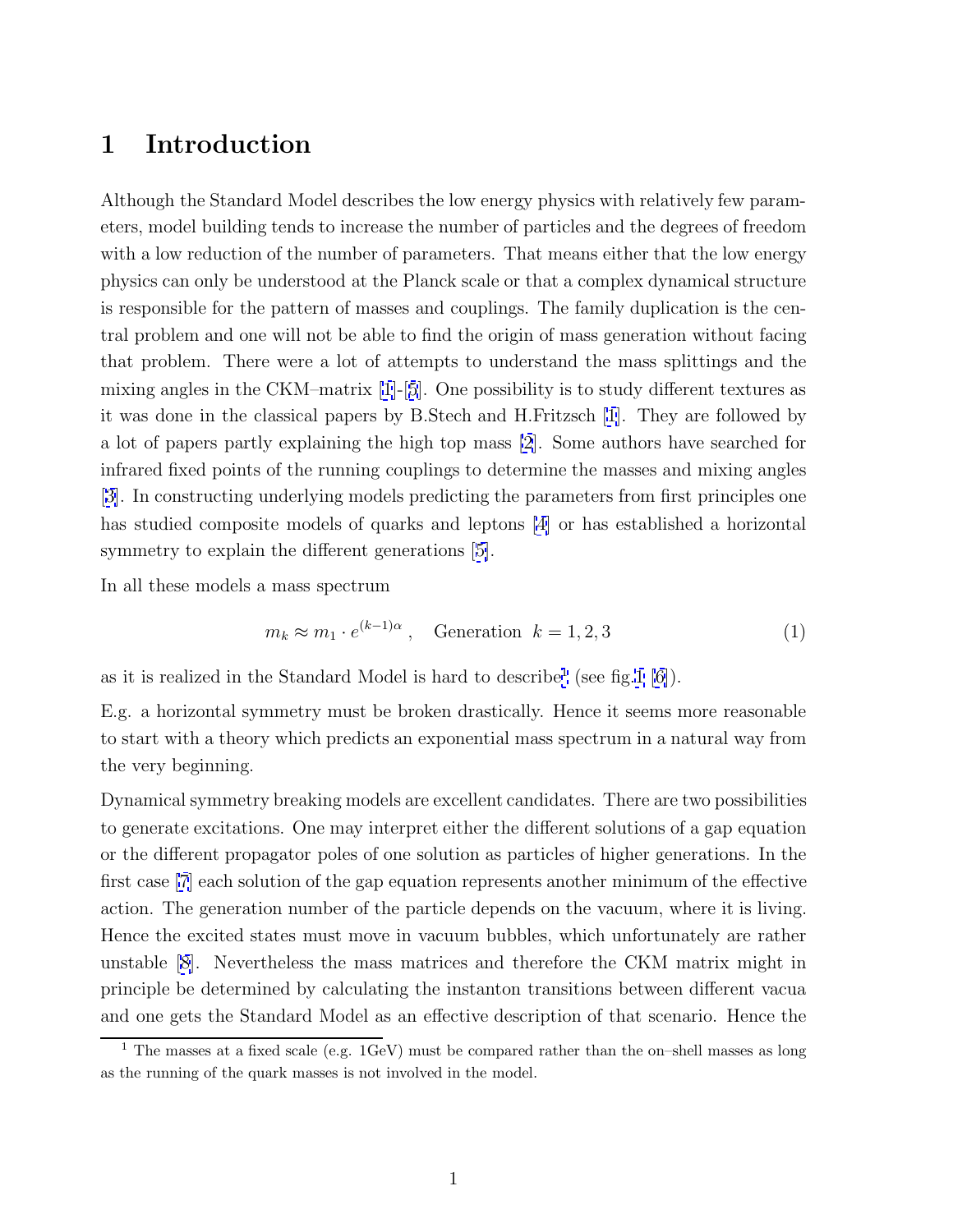<span id="page-2-0"></span>

Figure 1 Fermion mass spectrum.

model might be phenomenological acceptable, if the problem of the bubble instability can be solved.

In this paper we will concentrate on the second case, where we are interested in gap equations with periodic solutions. Here the fermion propagator  $S(p^2) = \frac{i}{p^2 - B(p^2)}$  with the dynamically generated mass function  $B(p^2)$  should have several poles  $m_k^2$  with  $m_k^2$  –  $B(m_k^2)^2 = 0$ , where  $m_k$  is the corresponding mass spectrum. This is rather non-trivial since a real continuous periodic function  $p^2 - B(p^2)^2$  cuts the  $p^2$ –axis both from above and below, which alternately leads to poles with positive and negative residue corresponding to particles and ghosts. A ghost pole in  $S(p^2)$  is avoided, if  $B(p^2)^2$  admits a pole or an imaginary part in the  $p^2$ -region between two particle states. An imaginary part above a fermion pole appears anyway. It describes the decay of the off–shell fermion. But it is unusual that this imaginary part disappears again at the next fermion pole.

As shown in section [2](#page-3-0) a periodic fermion mass function cannot be found in the simple ladder approximation. One has to improve the corresponding gap equation by introducing a running coupling to find periodic solutions (section [3](#page-5-0)). The different poles of the propagator yield mass ratios consistent with the Standard Model mass spectrum.

In section [4](#page-10-0) we show that the different fermion poles really can be interpreted as different particle states with own propagators. At the tree level one cannot decide whether there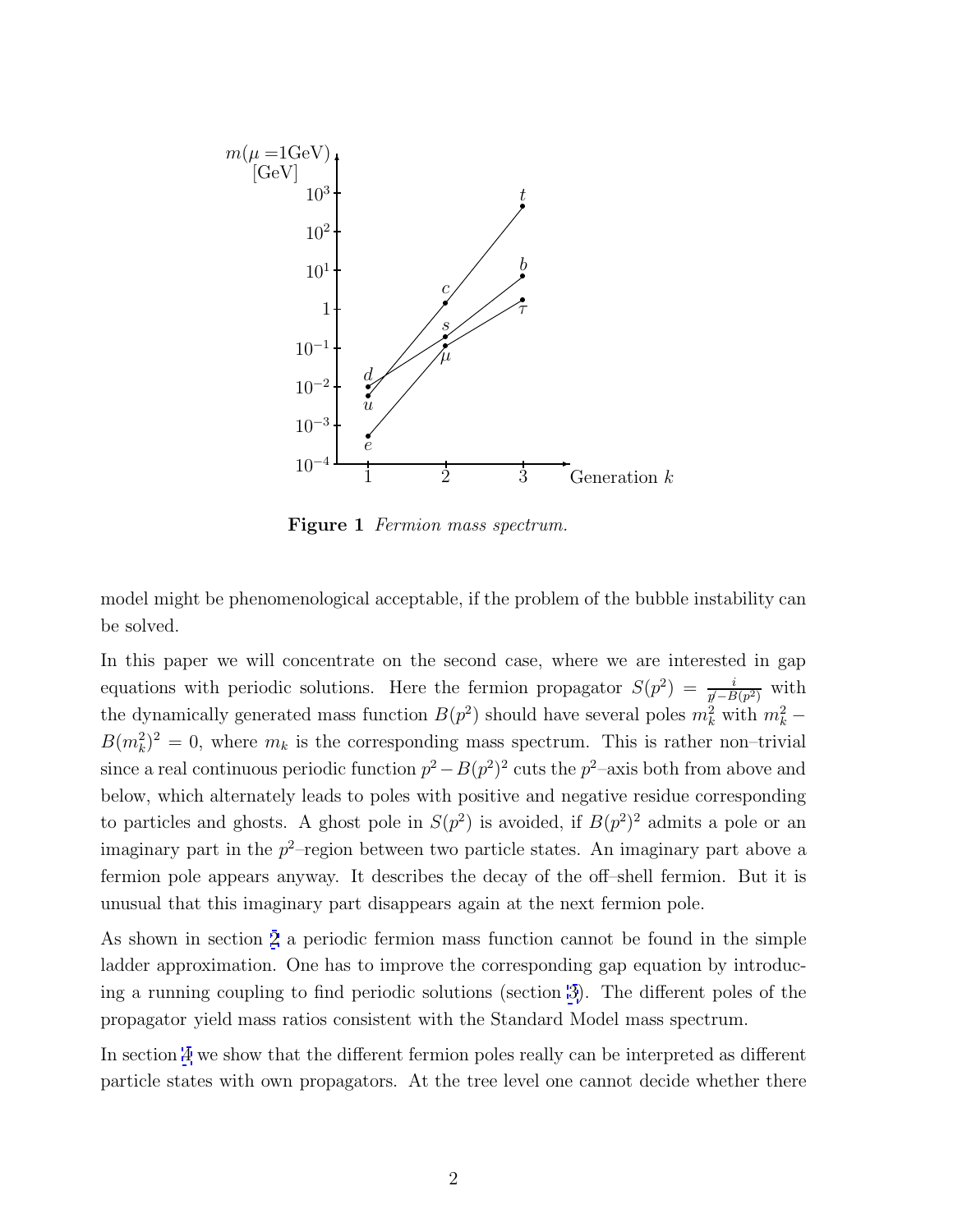<span id="page-3-0"></span>is one propagator with several poles or several propagators.

In section [5](#page-12-0) an effective description of our model is given, where one naively expects flavor changing transitions. But using only gauge invariance we will show that the particle spectrum is stable.

Section [6](#page-14-0) generalizes the discussion of the previous sections to more realistic models containing a fermion isodoublet per generation.

The model therefore naturally contains the essential properties of the mass generation and the mass spectrum of the Standard Model.

### **2 The gap equation in the ladder approximation**

We study a toy model of one fermion field coupled minimally to a boson field. In section [6](#page-14-0) the fermion field will be transfered to the Standard Model fermions and the boson field to Standard Model gauge bosons or to a hidden sector of strongly coupled vector fields. A fundamental Higgs boson is absent. The dynamical mass generation should rather be compared to a QCD–like scenario. The fermion selfenergy can be determined by the Schwinger–Dyson selfconsistency equation

= (2)

where on the right hand side the full fermion propagator and the exact boson–fermion vertex appears.

Now the standard procedure to get a closed selfconsistency equation is to replace the exact vertex by the tree level vertex. There are many justifications for this approximation. The most important point is that it is a consistent approximation. It respects all symmetries of the theory. Especially the Ward identities are preserved in the case of a gauge theory since the vertex can be chosen in an appropriate manner. Further in a non–abelian gauge theory with  $N_c$  colors this approximation is identical to the leading  $1/N_c$  term. For more details see [[9\]](#page-18-0).

Our starting point will therefore be the gap equation

$$
iS^{-1}(p) - p' = \frac{1}{i} \int \frac{d^4k}{(2\pi)^4} \Gamma^a S(k) \Gamma_a D(p - k)
$$
 (3)

where  $S(p) = i(A(p^2)p' - B(p^2))^{-1}$  is the fermion propagator,  $D(q)$  the propagator of the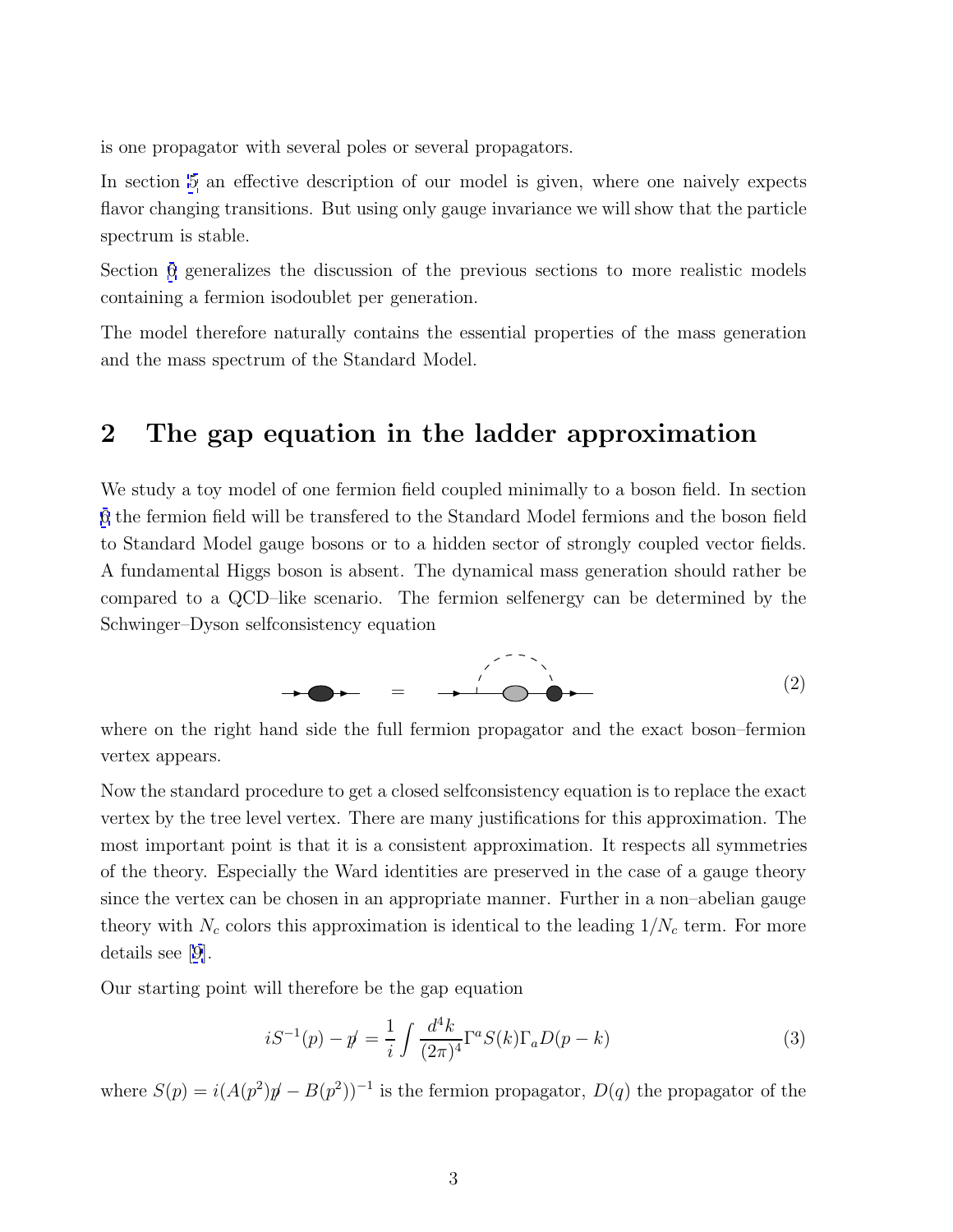<span id="page-4-0"></span>interacting boson and  $\Gamma_a$  the boson–fermion vertex proportional to some coupling g. The index a runs over Lorentz and other group indices. The wavefunction  $A(p^2)$  does not play any important role in the game. Hence we set  $A(p^2) \equiv 1$  for simplicity<sup>2</sup>. We get:

$$
B(p^2) = i \int \frac{d^4k}{(2\pi)^4} \frac{\Gamma^a \Gamma_a B(k^2)}{k^2 - B(k^2)^2} \frac{1}{(p-k)^2}
$$
(4)

or for Euclidean momenta:

$$
B(-p^2) = -C \int \frac{d^4k}{\pi^2} \frac{B(-k^2)}{k^2 + B(-k^2)^2} \frac{1}{(p-k)^2}
$$
(5)

where  $C = \Gamma^a \Gamma_a / (4\pi)^2$ . Since  $\Box \frac{1}{q^2} = -4\pi^2 \delta^4(q)$ , we get:

$$
\frac{1}{4}\Box B(-p^2) \equiv \frac{1}{p^2}\frac{d}{dp^2}\left(p^4\frac{d}{dp^2}B(-p^2)\right) = C\frac{B(-p^2)}{p^2 + B(-p^2)^2}.
$$
\n(6)

There are two boundary conditions [[10\]](#page-18-0)

$$
\[B(-p^2) - \frac{d}{dp^2} \left(p^2 B(-p^2)\right)\]_{p^2=0} = 0 \quad \text{and} \quad \frac{d}{dp^2} \left(p^2 B(-p^2)\right)\Big|_{p^2=\Lambda^2} = 0 \tag{7}
$$

 $(\Lambda$  is the momentum space cutoff.) which are fulfilled, if  $B(0)$  is finite and C is above the critical value 1/4 [[11](#page-18-0)].

We simplify and rotate back to Minkowski space:

$$
\left(\frac{d}{dp^2}\right)^2 (p^2 B(p^2)) = C \frac{B(p^2)}{p^2 - B(p^2)^2}
$$
\n(8)

This scale independent differential equation can be written in an autonomous form replacing  $p^2 = e^t$  and  $B(p^2) = e^{t/2}y(t)$ :

$$
\ddot{y} + 2\dot{y} + \frac{3}{4}y - \frac{Cy}{1 - y^2} = 0.
$$
\n(9)

It looks like an equation of motion of a classical mass point moving with friction  $2\dot{y}$  in a potential

$$
U(y) = \frac{3}{8}y^2 + \frac{C}{2}\ln|y^2 - 1|.
$$
 (10)

A finite<sup>3</sup> B(0) corresponds to  $y(-\infty) = \infty$  and from  $B(p^2) \to 0$  we find  $y(t) \to 0$ , which should happen far beyond the mass generation scale i.e. in the limit  $p \to \infty$ . Hence the

<sup>&</sup>lt;sup>2</sup>One can also get rid of  $A(p^2)$  by using the Landau gauge, if  $D(q)$  is a gauge boson propagator.

 $3B(0)$  can be scaled by shifting t due to scale invariance. The solution is therefore independent of any boundary conditions.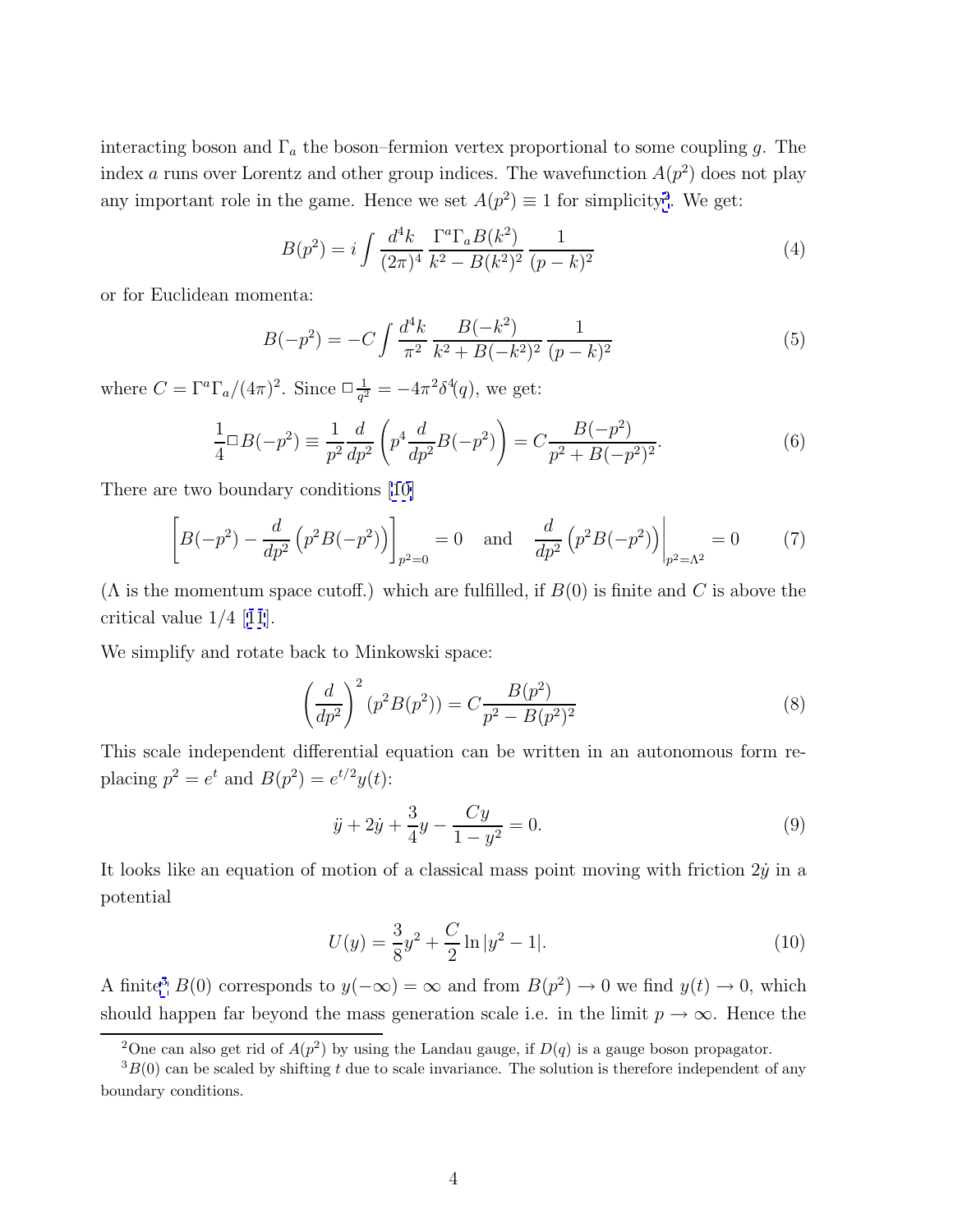<span id="page-5-0"></span>system must pass the peak of the potential at  $y = 1$ . For  $C < 0$ , as it is the case in a vector theory,  $U(1) = +\infty$  and y will never cross, so that  $y > 1$  and  $B(p^2)^2 > p^2$  for all  $p^2$ . Thus the fermion has no mass pole, which was first mentioned by Fukuda and Kugo [\[12](#page-18-0)]. This problem is connected to the infrared problem of QED, but it is hard to solve in the Schwinger–Dyson picture in an honest way. This problem is avoided when replacing  $B(p^2)^2$  in the denominator of eq.[\(8](#page-4-0)) by a constant. Unfortunately this very popular approximation [\[10\]](#page-18-0) destroys much of the nice structure, which we will explore in the sequel.

For a positive  $C$ , e.g. in an axial vector theory, one does not run into difficulties and we will concentrate on this case. Our calculation can also be performed for negative  $C$ , but it needs more effort to deal with the infrared problem.

The line  $y = 1$  corresponds to the line  $p^2 - B(p^2)^2 = 0$ . All t's with  $y(t) = 1$  are fermion poles which we are interested in. We therefore define  $u := y - 1$  to discuss the pole behaviour at the origin. We get:

$$
\ddot{u} + 2\dot{u} + \frac{3}{4}(u+1) + \frac{C}{2}\left(\frac{1}{u} + \frac{1}{u+2}\right) = 0\tag{11}
$$

The force vectorfield of the corresponding mechanical problem is shown in fig[.2](#page-6-0) and a typical solution of this equation is plotted in fig. [3](#page-6-0) and fig. 4. The solution for u starts at real infinity. At the origin  $(u = 0)$  the fermion pole provides a kick and leads to an imaginary part. For  $t \to \infty$  u tends to the fixed point -1, which corresponds to  $B(p^2) \to 0$ . We only get one fermion pole.

Away from  $u = 0$  the solution follows roughly the vectorfield in an adiabatic way indicating that the acceleration  $\ddot{u}$  is small. Neglecting  $\ddot{u}$ , an analytic solution of eq.(11) can be obtained. The behaviour near the pole can also be studied analytically. Near  $u = 0$ the potential gets large and negative. The differential equation (11) is dominated by the acceleration  $\ddot{u}$  and the force  $1/u$ . Near the pole the solution is therefore described by the equation  $\ddot{u} + C/2u = 0$  which can be solved exactly in terms of the error function. Starting at positive  $u_0$  the curve reaches  $u = 0$ . Beyond this point the solution acquires a positive/negative imaginary part if we choose  $u_0 \pm i\varepsilon$  as our starting point. Note that there is no kink at the origin. The curve bends smoothly into the complex plane.

As shown in this approximation we do not find any periodicity of the solution. The curve in fig.[3](#page-6-0) does not bend back to cross the origin again.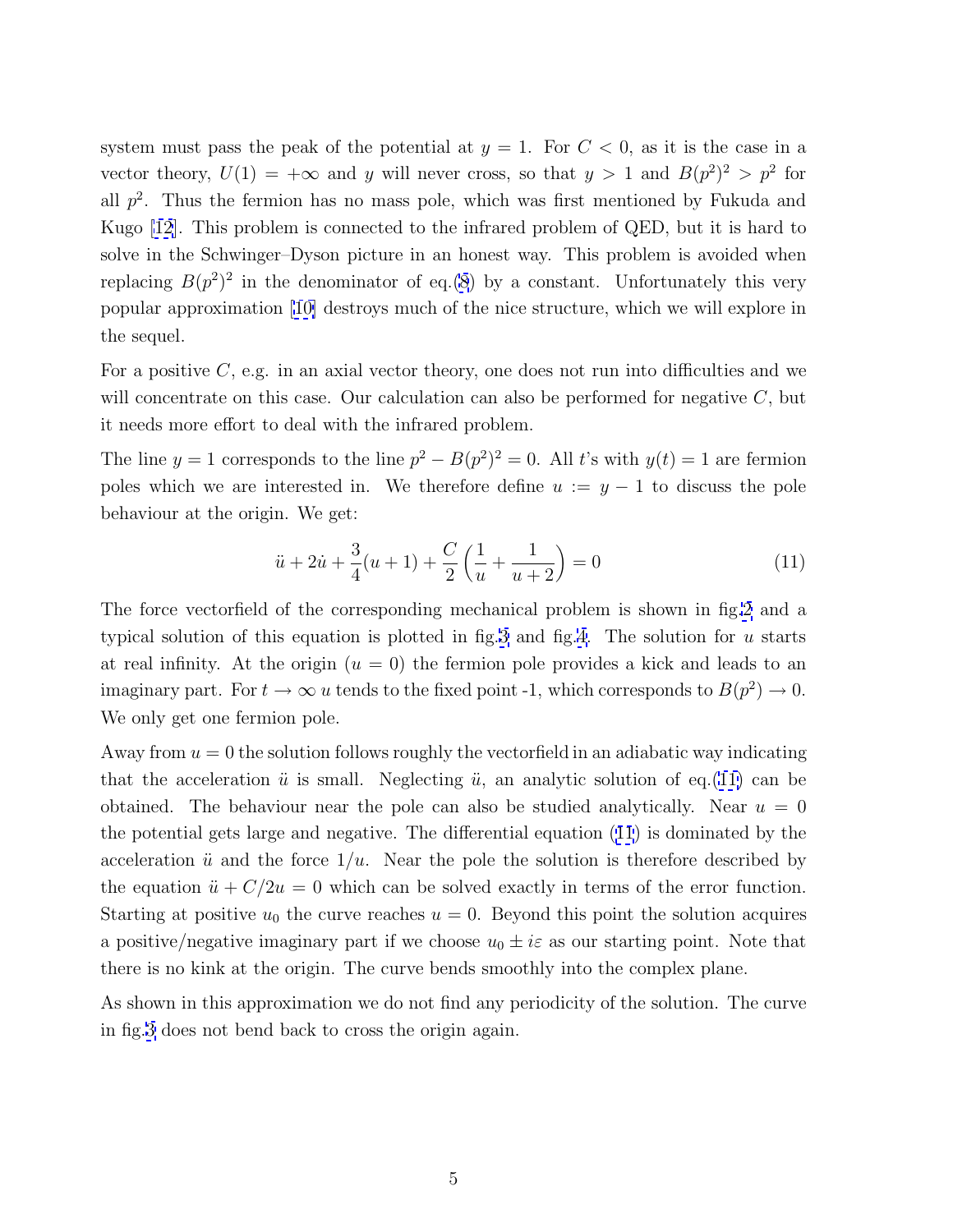<span id="page-6-0"></span>



**Figure 2** Phaseportrait of the vectorfield in the complex plane for  $C = 0.5$ .

**Figure 3** Solution for  $C = 0.5$ .



**Figure 4**  $B(p^2)$  for  $C = 0.5$ .

# **3 Periodic solutions for gap equations with a running coupling**

The situation changes if we introduce a running coupling constant. The simplest way to do that is to replace the constant factor  $C$  in eq.[\(8](#page-4-0)) by a momentum dependent function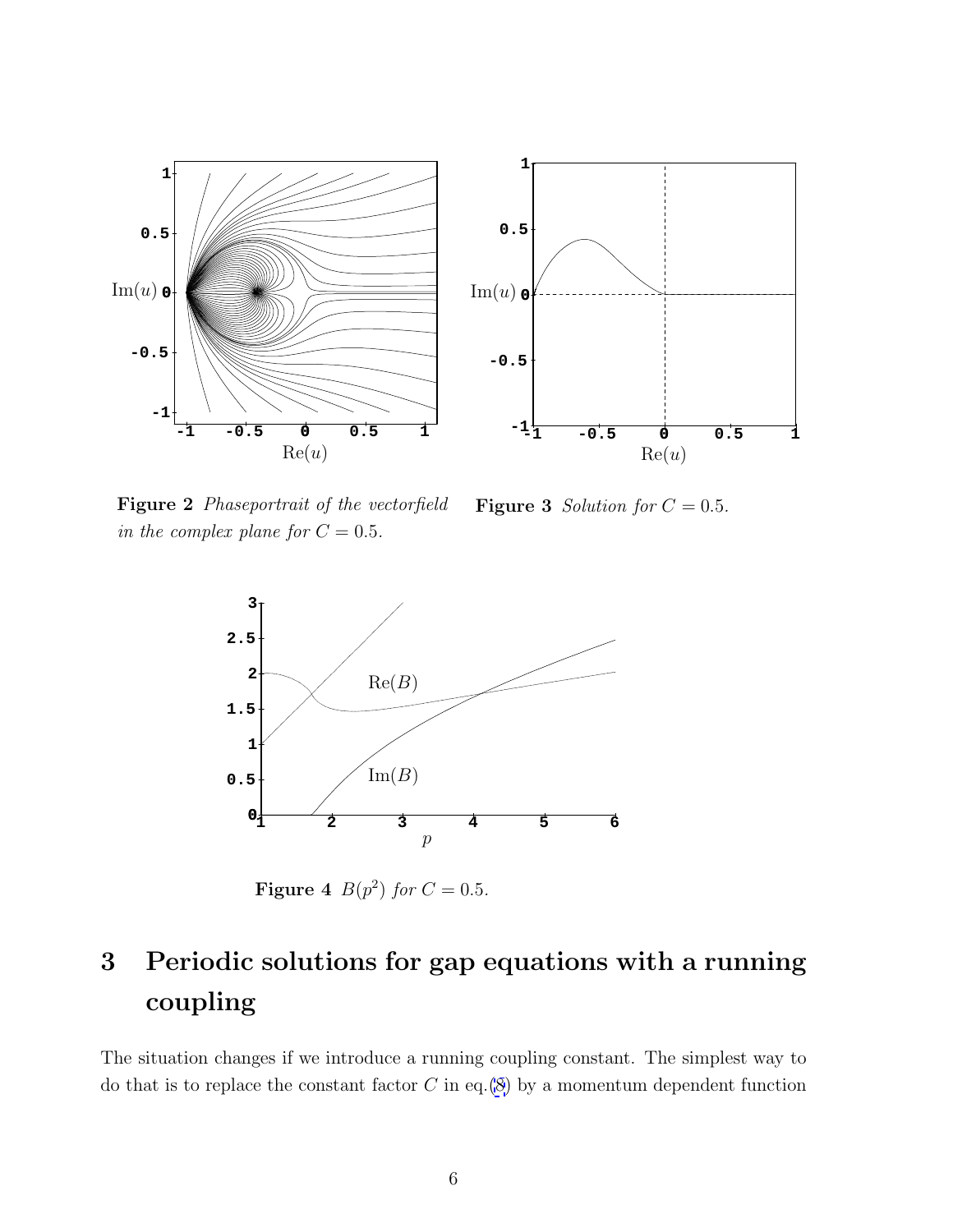<span id="page-7-0"></span> $\mathcal{C}(p^2)$ . It effectively describes the solution of a Schwinger–Dyson equation for the vertex function. But a running coupling destroys the scale invariance of our differential equation. Two effects must be separated: One is a smooth logarithmic momentum dependence connected with the anomalous dimension of the coupling, which we will ignore until the discussion of the number of generations at the end of this section. The remaining nonanomalous coupling  $\mathcal C$  must be a function of dimensionless quantities and usually describe mass threshold effects. In our case it must therefore depend non-trivially on  $p^2/B(p^2)^2$ caused by the dynamically generated masses. Going along the steps in section [2](#page-3-0) we end up with

$$
\ddot{u} + 2\dot{u} + \frac{3}{4}(u+1) + \frac{\mathcal{C}(u)}{2}\left(\frac{1}{u} + \frac{1}{u+2}\right) = 0\tag{12}
$$

which can be parametrized by a Taylor expansion up to the quadratic term:

$$
\ddot{u} + 2\dot{u} + \frac{3}{4}(u+1) + \frac{\mathcal{C}(0)}{2}\left(\frac{1}{u} + \frac{1}{u+2}\right) + \alpha + \beta u + \gamma u^2 = 0\tag{13}
$$

Now for a wide range of parameters one gets periodic solutions as in fig.[5,](#page-8-0) where we have chosen  $\mathcal{C}(0) = 1.5, \ \alpha = -1.5, \ \beta = -1.0$  and  $\gamma = 1.0$ . The insertion of this solution into the gap equation for the vertex function would determine in turn the coupling  $\mathcal{C}(u)$  which should be consistent with our ansatz. This is a difficult task, which will not be addressed in this work. Instead we directly want to study the phenomenological consequences of the solutions.

The behaviour near  $u = 0$  is unchanged and the analysis of the last section can be adopted. But for large u the solution now bends back to the real positive axis allowing periodic solutions. In each cycle  $u = 0$  is passed from the right to the left in the same way. Therefore all poles have the same residue. Positivity of all residues guarantees that all poles correspond to physical particles (not ghosts). The poles of the propagator occur at  $u(0) = u(T) = u(2T) = \ldots = 0$ , where T is the period of the solution. For the example given above  $T = 12.1$ . From the stability condition of the trajectory around the fixed point  $u_F$  of the differential equation (13) one can roughly estimate<sup>4</sup>:

$$
T \approx 2\pi L \cdot \left| \frac{\text{Re}(u_F)}{\text{Im}(u_F)} \right| \left( 1 + \sqrt{1 - 2\gamma \text{Re}(u_F)|u_F|^2} \right)^{-1} \approx 2\pi L \tag{14}
$$

for  $\text{Im}(u_F) \approx \text{Re}(u_F)$  and generic values for  $\gamma$ . L is the number of loops of the trajectory around the fixed points. In fig[.5](#page-8-0) there are 2 fixed points inside the trajectory and hence

<sup>&</sup>lt;sup>4</sup>This can be calculated by expanding eq.(13) around  $u_F$  and demanding a stable circle as the orbit of the system around that fixed point.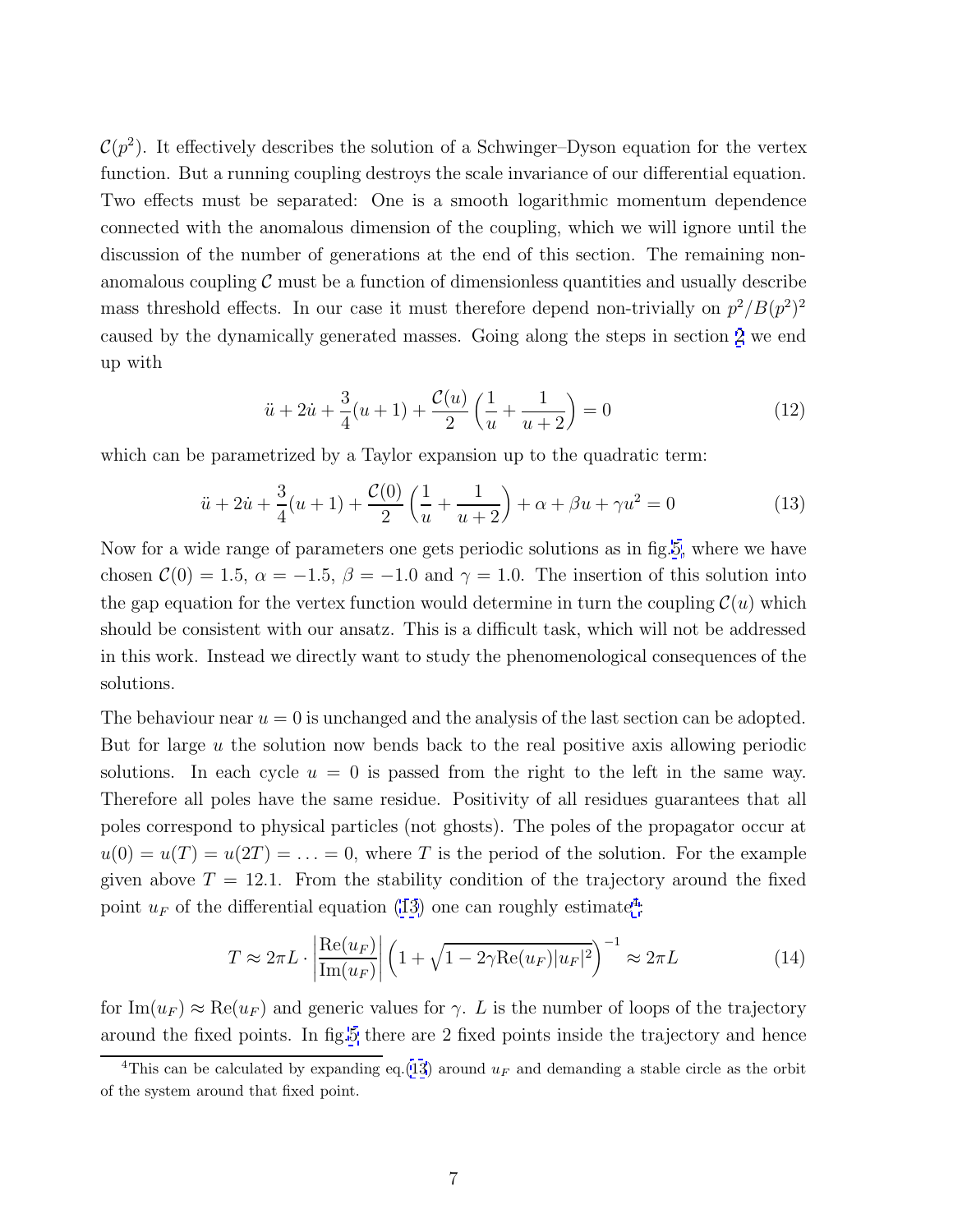<span id="page-8-0"></span>

**Figure 5** Solution for  $C(0) = 1.5$ ,  $\alpha = -1.5$ ,  $\beta = -1.0$ and  $\gamma = 1.0$ . There are two fixed points  $u_F^{(*)} = 0.646 \pm$ 0.617i.

 $L = 2$ . Curves surrounding only one fixed point are possible, too (see fig[.8](#page-11-0)). However the coupling  $\mathcal{C}(u)$  needs a soft fine tuning in that case.

Now we get infinitely many elementary fermionic excitations with an exponential mass spectrum

$$
m_n = m_0 e^{nT/2}, \quad n \in \mathbb{Z}
$$
\n<sup>(15)</sup>

Scale invariance of eq.([3](#page-3-0)) by an arbitrary factor  $\lambda$  is broken dynamically down to a discrete subgroup generated by a scaling with  $e^{T/2}$ , which transforms a state of mass  $m_n$  into a state of mass  $m_{n+1}$ .

One can try to write down an effective action with an elementary field for each  $n$ . Due to the fact that the residue of all poles is the same, the fermions will be coupled in a univeral manner to the gauge boson. Absence of flavor changing currents and the stability of the spectrum will be discussed in section [5.](#page-12-0) Many features of the family structure of the standard model have so far be reproduced in a qualitative manner. Even the large mass ratios of the order of

$$
m_{n+1}/m_n = e^{T/2} \approx 16...300
$$
 (16)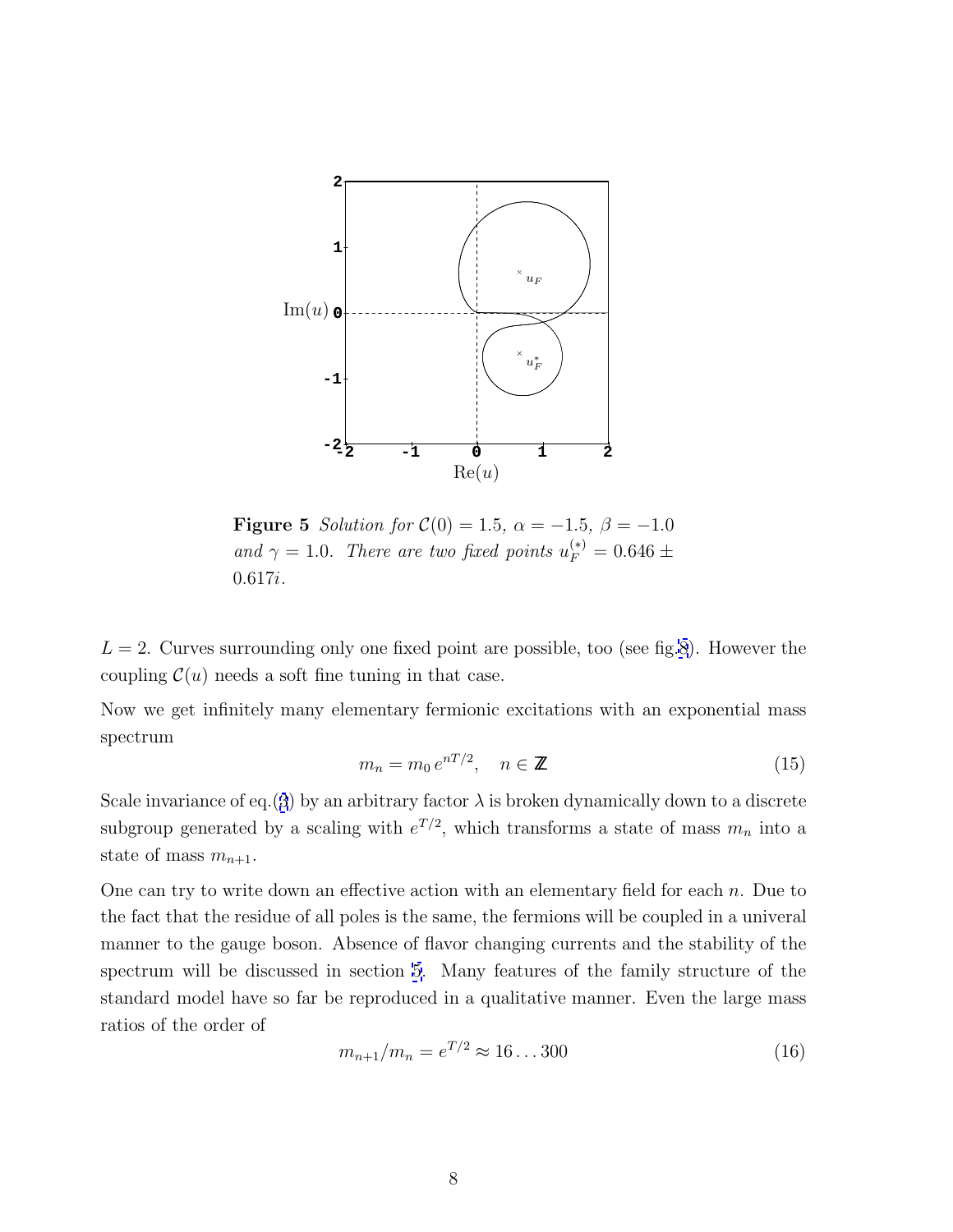

**Figure 6** Real and imaginary part for  $C(0) = 1.5$ ,  $\alpha =$ −1.5,  $\beta = -1.0$  and  $\gamma = 1.0.$ 

with [[6](#page-18-0)]

$$
T_{\mu-\tau} = 5.6, \quad T_{d-s} = 6.0, \quad T_{s-b} = 7.1, \quad T_{e-\mu} = 10.7, \quad T_{u-c} = 11.2, \quad T_{c-t} = 11.3 \tag{17}
$$

can be understood in our model.

The down–type quarks  $d - s - b$  can be associated with  $L = 1$ :

$$
T_{d-s} \approx T_{s-b} \approx 2\pi,\tag{18}
$$

the up–type quarks  $u - c - t$  with  $L = 2$ :

$$
T_{u-c} \approx T_{c-t} \approx 4\pi. \tag{19}
$$

The mass ratios between the different generations can therefore be reduced to a number of natural size.<sup>5</sup> Although the approximation ([14](#page-7-0)) is very rough and depends on the special parametrization, the factor 2 between the two different periods  $2\pi$  and  $4\pi$  is purely topological and does not depend on the special ansatz and parametrization.

<sup>&</sup>lt;sup>5</sup>The leptons seem to have a mixing between both periods, which could happen by a variation of the corresponding coupling.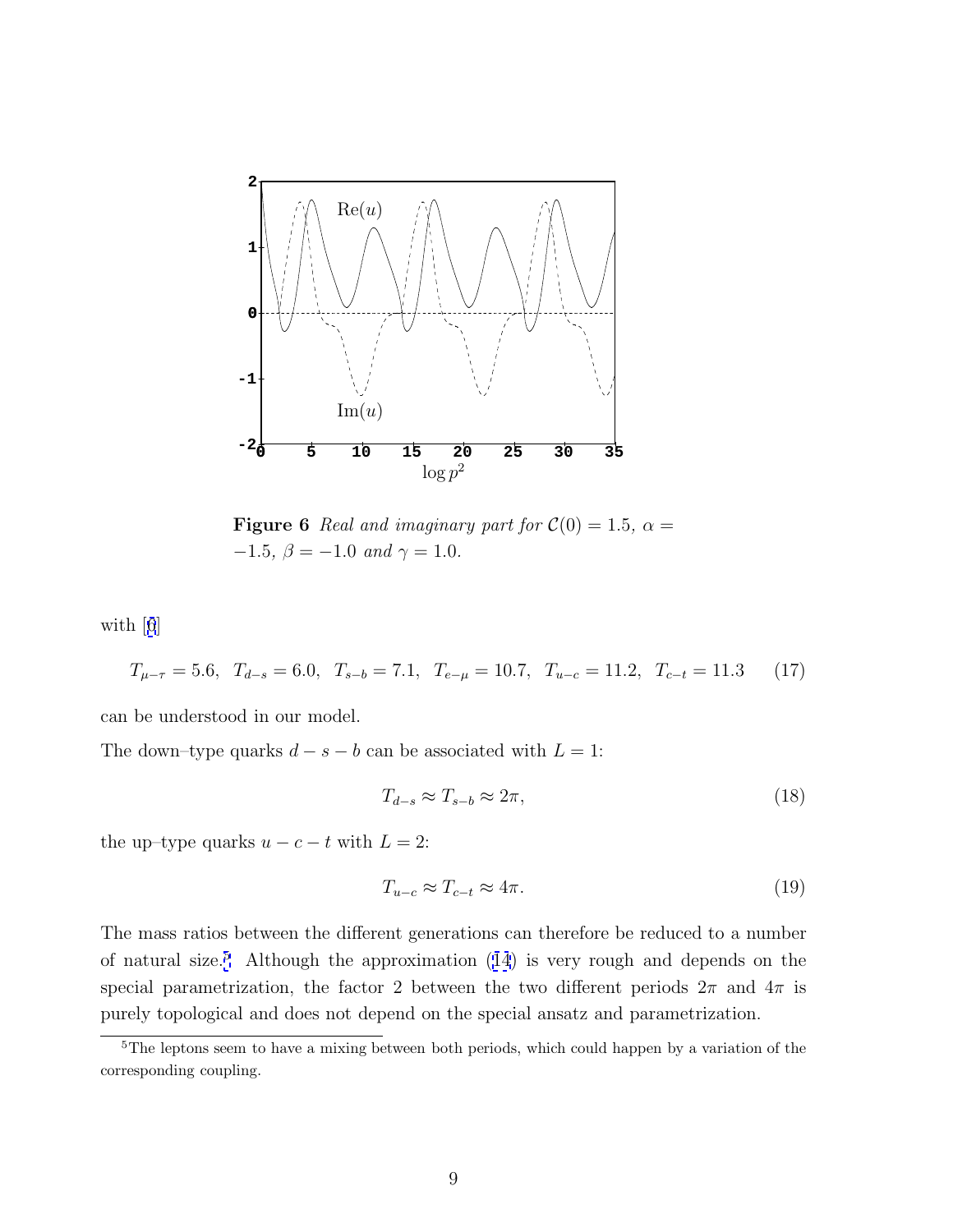<span id="page-10-0"></span>Why are there only three generations? We want to give some speculations why there are only a finite number of generations: The periodic solution cannot be the whole story for a theory with non–vanishing beta function. For a negative beta function $6$  asymptotic freedom has to be incorporated. At small distances the coupling gets small and perturbation theory should be valid. No dynamical mass generation is expected and the periodic solution should converge into the one loop expression. For large distances below the quantum scale  $\Lambda$  of the theory, where the coupling gets large, or below a possible current mass of the fermion the theory is no longer approximately scale invariant. But scale invariance was essential for arriving at the translation invariant differential equation [\(12](#page-7-0)) and the periodic solution. Periodicity of the solution is therefore only expected in a region of intermediate coupling. This region has finite size (for  $\beta \neq 0$ ) and thus the number of generations is expected to be finite. Within this approach the value 3 for the number of generations is just a dynamical accident.

A crucial point, which we have not yet addressed, is the question for the underlying interaction responsible for that dynamical symmetry breaking scenario. To explain it by merely Standard Model interactions seems to be impossible. On the other side a new interaction is hard to introduce since the new bosons should be nearly massless. The gauge group must be hidden in some way to forbid vector boson interactions at tree level and to admit only self energy and vertex corrections. For the future an explicit model should be constructed.

## **4 Multipol propagator versus dynamical mass function**

How can one explore whether some particles with the same quantum numbers really come from different propagators or belong to one propagator with several poles? One would naively suppose that there must be some essential differences. Starting with an exponential fermionic mass spectrum and cutting the spectrum as described in section [3,](#page-5-0) a theory of  $N_f$  free fermions remains. The sum of their propagators can be interpreted as one propagator with a mass function  $B(p^2)$ :

$$
\frac{i}{p!} \frac{k!}{-B(p^2)} = \sum_{k=1}^{N_f} \frac{i}{p!} - m_k, \quad \text{where} \quad m_k := m_1 e^{\alpha(k-1)} \tag{20}
$$

<sup>&</sup>lt;sup>6</sup>For  $\beta > 0$  the discussion is the same except for interchanging large and small distances.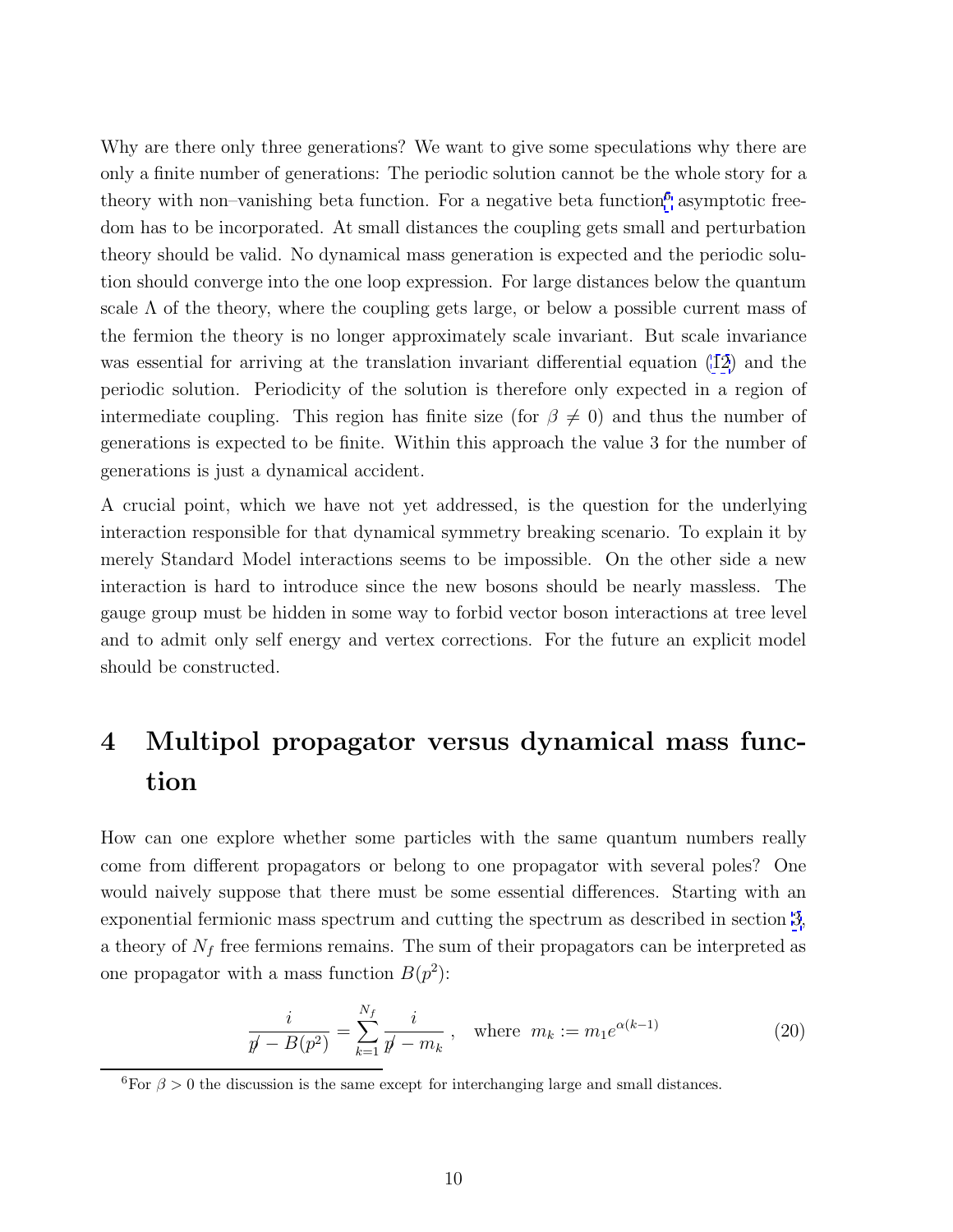<span id="page-11-0"></span>As explained in the introduction for  $N_f > 1$ ,  $B(p^2)$  is no longer a well behaved selfenergy, but has poles. To avoid them each fermion self energy has to acquire an imaginary part as it appears e.g. in an one–loop calculation, if we admit an interaction:

$$
\frac{i}{p+m_k} \to \frac{i}{p-m_k} + \frac{i}{p-m_k}(-i\Sigma_k)\frac{i}{p-m_k} \tag{21}
$$

where

$$
\Sigma_k = c \cdot i \cdot \theta(p^2 - m_k^2) \frac{p^2 - m_k^2}{p^2} \cdot m_k \tag{22}
$$

with some constant c. The additional terms can be interpreted as some kind of continuum produced by that interaction. Extracting the  $p$ -independent part one can calculate the function  $u(t)$  from  $B(p^2) = e^{t/2}(u(t) + 1)$ . It is plotted in fig.7. One obviously gets



**Figure 7** u from the sum of several independent propagators.

**Figure 8** Solution of the gap equation with  $L = 1$ .

a periodic structure similar to fig.8. Our differential equation [\(13\)](#page-7-0) with  $\mathcal{C}(0) = 1.5$ ,  $\alpha = -1.5, \beta = -0.453$  and  $\gamma = 1.0$  yields that solution, where  $L = 1$ . One should not expect exact coincidence because we are comparing an one loop calculation with a solution of a much more complicated gap equation.

Hence our solution can effectively be described by the sum of independent propagators. A gauge field coupled to the fermion field seems to allow the decay of our states by going to different on–shell limits for an incoming and the corresponding outcoming fermion line. This is *not* true and we will prove it in the next section.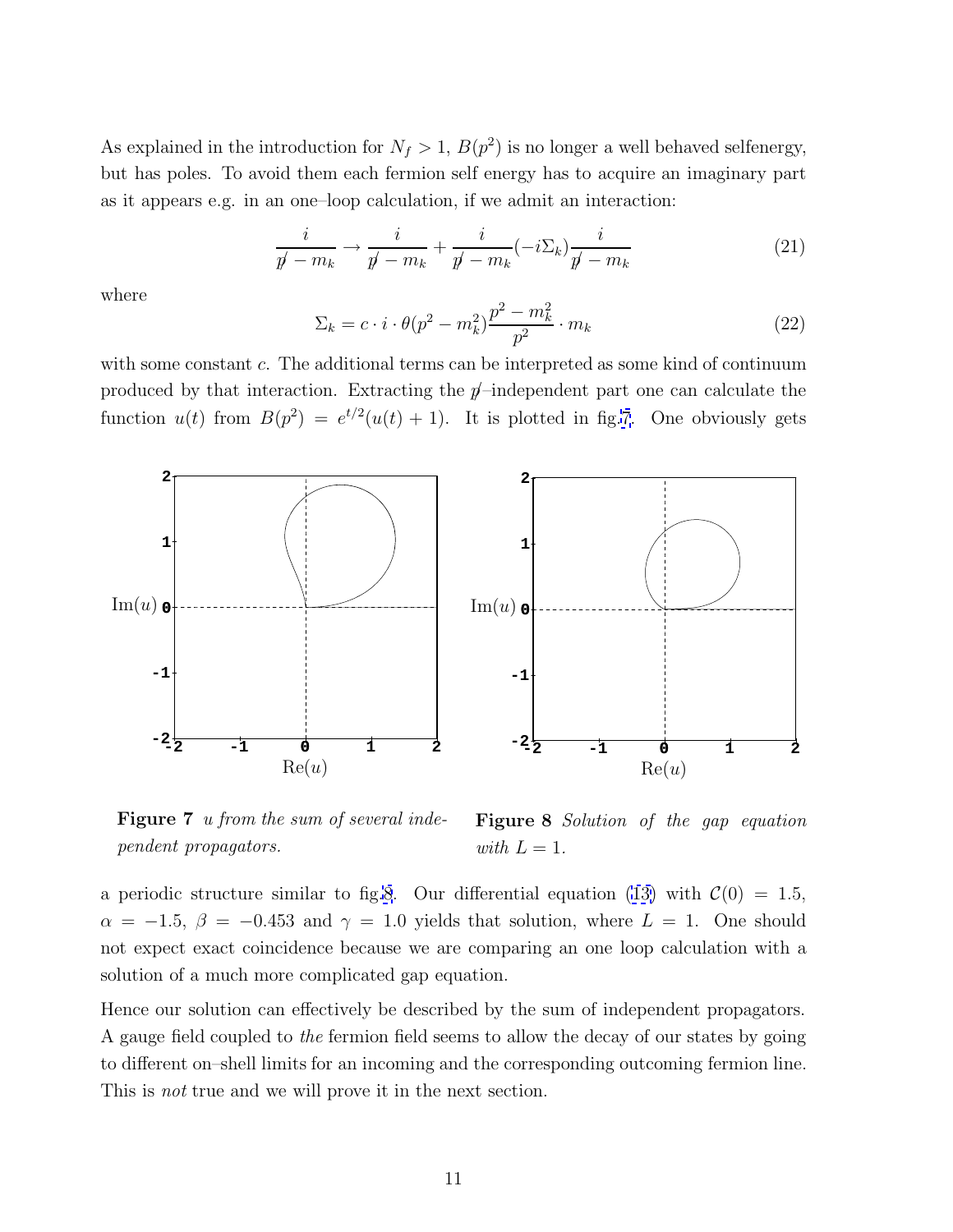# <span id="page-12-0"></span>**5 Effective Lagrangians and the stability of the mass spectrum**

Starting from a scale invariant theory of one quark flavor interacting with some boson field we saw how to obtain multiple flavors with an exponential mass hierarchy. This has been achieved by analyzing gap equations for the fermion propagator S. As shown in the last section the solution takes the form

$$
S(p) = \sum_{k=1}^{N_f} \frac{i}{p - m_k} + \qquad \text{continuum} \tag{23}
$$

We ignore the continuum for a while, which describes some residual interaction. The effective Lagrangian

$$
\mathcal{L}_{1,free}^{eff} = i\overline{\psi}S_0^{-1}\psi \quad , \quad S_0 = \sum_{k=1}^{N_f} \frac{i}{i\partial - m_k} \tag{24}
$$

reproduces  $S$  (without continuum) and hence has the same particle spectrum. The Lagrangian is non-local due to the non-local kernel  $S_0^{-1}$ , but despite this it describes a free theory of pointlike particles, because it is quadratic in the fermion fields. The more familiar local Lagrangian

$$
\mathcal{L}_{N_f,free} = \sum_{k=1}^{N_f} \overline{\psi}_k (i\partial - m_k) \psi_k \tag{25}
$$

containing explicitly  $N_f$  fermion field operators  $\psi_k$ , one for each single particle state, describes also the same physics. One might interpret (25) as an effective Lagrangian of (24) which is itself (the free part of) an effective Lagrangian of the original theory.

There are two types of interactions which should be incorporated into eq.(24) now. One is some residual interaction of the mass–generating boson studied in the gap equation and coded in the continuum contribution to eq.(23). The other are interactions with other (standard model) gauge bosons. E.g. electromagnetism, when present in the original theory, must also emerge in some way in the effective theory. The principles of gauge invariance and minimal substitution  $(\partial \to \psi)$  dictates the form of the interaction in both cases:

$$
\mathcal{L}_1^{eff} = -\frac{1}{4} F_{\mu\nu} F^{\mu\nu} + i \overline{\psi} S^{-1} \psi \quad , \quad S = \sum_{k=1}^{N_f} \frac{i}{i \mathcal{D} - m_k} \quad , \quad \mathcal{D} = \partial + i g \mathcal{A} \tag{26}
$$

 $\not\!\!\!D$  is the covariant derivative depending on the gauge field  $A_\mu$  and  $F_{\mu\nu}$  is its field strength. The scattering of n quarks can be obtained as usual from the 2n-point function. Integrat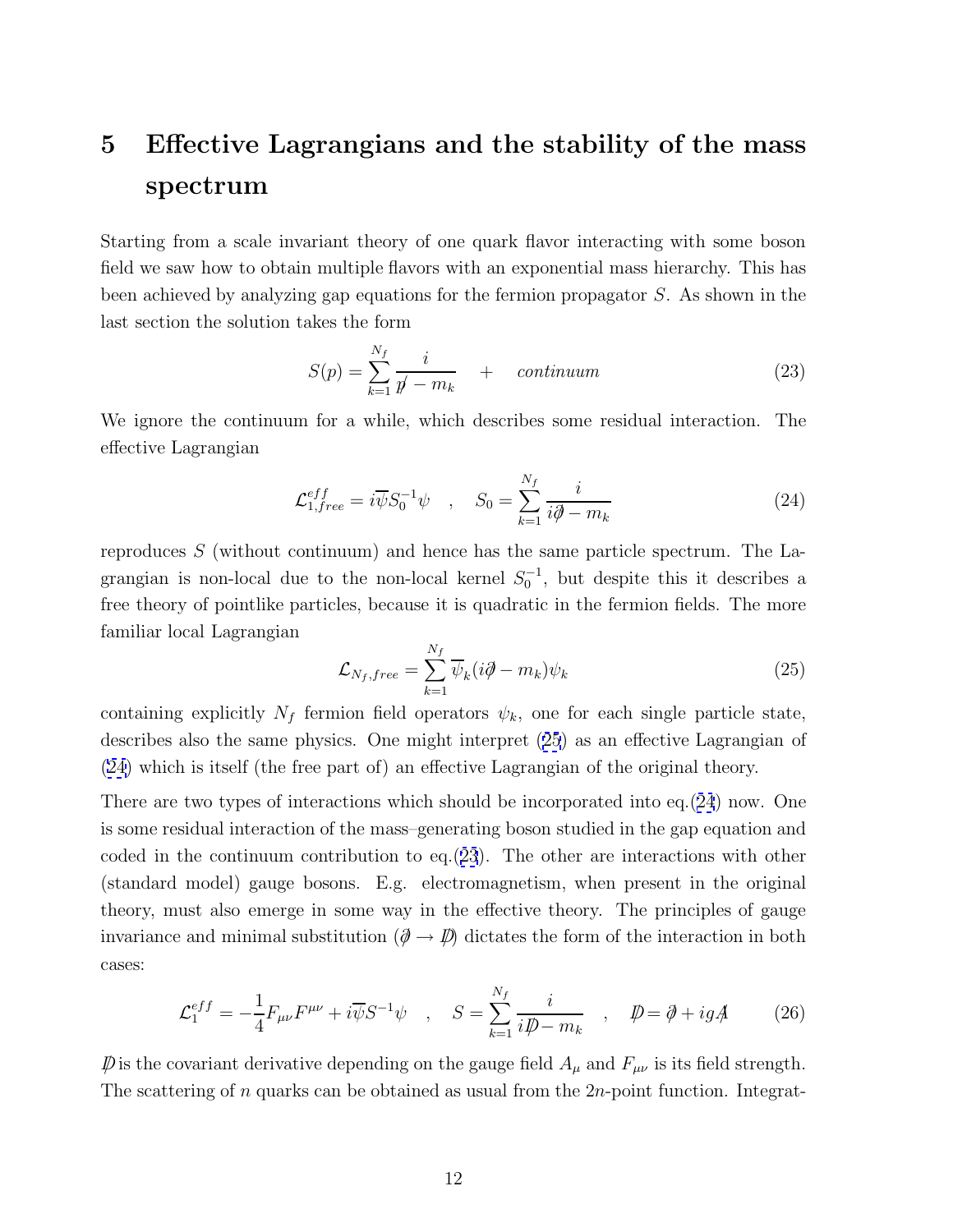<span id="page-13-0"></span>ing out the<sup>7</sup> fermion field in the background of the gauge field  $A_\mu$  we get the path integral representation for the  $2n$ -point function<sup>8</sup>

$$
\langle 0|\psi(x_1)\overline{\psi}(y_1)\dots\psi(x_n)\overline{\psi}(y_n)|0\rangle = \qquad (27)
$$

$$
= \int \! \mathcal{D}A_{\mu} \; e^{-i \int d^4x \frac{1}{4} F^2(x)} \text{Det} S^{-1} \prod_{l=1}^n \langle x_l | \sum_k \frac{i}{i \not\!\!D - m_k} | y_l \rangle \quad + \quad \text{crossed terms}
$$

For each contraction of a  $\psi$  with a  $\overline{\psi}$ , we get a propagator  $\langle x|S|y\rangle$  in coordinate representation in the background of the gauge field  $A_{\mu}$ . Det  $S^{-1}$  is the functional determinant of the kernel. To get e.g. the propagator ([23](#page-12-0)) one has to use eq.(27) with  $n = 1$ , which is just the integration of the propagator [\(26](#page-12-0)) over the quantum fluctuations of the gauge field.

It is instructive to compare eq.  $(27)$  to the gauged version of eq.  $(25)$  $(25)$  $(25)$ , the standard model of  $N_f$  fermions coupled to a gauge field

$$
\mathcal{L}_{N_f} = -\frac{1}{4} F_{\mu\nu} F^{\mu\nu} + \sum_{k=1}^{N_f} \overline{\psi}_k (i \not\!\!D - m_k) \psi_k \tag{28}
$$

with

$$
\langle 0|\psi_{k_1}(x_1)\overline{\psi}_{k_1}(y_1)\dots\psi_{k_n}(x_n)\overline{\psi}_{k_n}(y_n)|0\rangle =
$$
\n(29)

$$
= \int \! \mathcal{D}A_{\mu} \; e^{-i \int d^4x \frac{1}{4} F^2(x)} \prod_{k=1}^{N_f} \mathrm{Det}(i \not\!\!D - m_k) \prod_{l=1}^n \langle x_l | \frac{i}{i \not\!\!D - m_{k_l}} | y_l \rangle \quad + \quad \text{crossed terms}
$$

The only difference between eq.(27) and eq.(29) are the functional determinants. At tree level, or more general in quenched approximation, both expressions coincide<sup>9</sup>:

$$
\langle 0|\psi(x_1)\overline{\psi}(y_1)\dots\psi(x_n)\overline{\psi}(y_n)|0\rangle = \sum_{k_1\dots k_n} \langle 0|\psi_{k_1}(x_1)\overline{\psi}_{k_1}(y_1)\dots\psi_{k_n}(x_n)\overline{\psi}_{k_n}(y_n)|0\rangle \qquad (30)
$$

In summary we can say that our model of mass generation can be described by the effective action  $\mathcal{L}_1^{eff}$  which reduces to  $\mathcal{L}_{N_f}$  in quenched approximation. Dynamical quark loops incorporated by the functional determinant lead to effective non–local boson vertices as in the standard theory  $\mathcal{L}_{N_f}$ , but differ from them in magnitude.

One immediate consequence of the discussion above is the absence of flavor changing currents. For  $\mathcal{L}_{N_f}$  this is obvious and therefore it must be true for  $\mathcal{L}_1^{eff}$  at tree level due to the equivalence proven above. Further, the inclusion of dynamical quark loops has

<sup>7</sup> Note that there is still only one fermion field.

<sup>&</sup>lt;sup>8</sup> To get familiar with the operator notation and the background techniques one should consult [[13, 14\]](#page-18-0).

<sup>&</sup>lt;sup>9</sup> Taking the on–shell limit selects the appropriate flavor from the sum on the right hand side.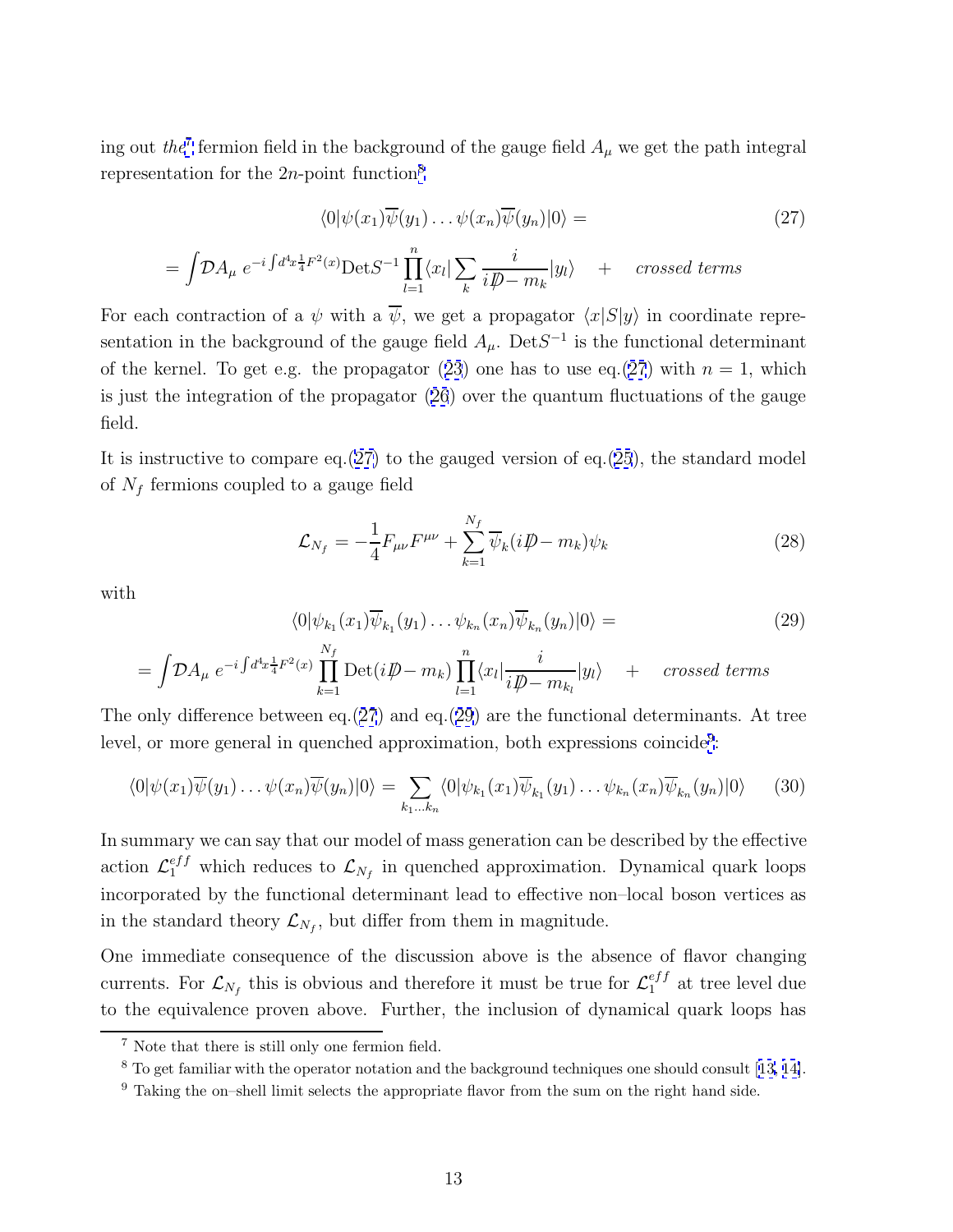<span id="page-14-0"></span>no influence on the flavor structure of the external fermions. This is consistent with the reality of the masses  $m_n$ , which also indicates the stability of the particles (but in a much less convincing way).

Feynman rules for the Lagrangian  $\mathcal{L}^1_{eff}$  are derived in the appendix. They differ from the standard feynman diagrams of  $\mathcal{L}_{N_f}$  only by one additional flavor changing graph

$$
k \longrightarrow \longrightarrow k' = -S_0^{-1} \tag{31}
$$

connecting flavor  $k$  with  $k'$ , which is shown to be allowed only in closed fermion loops. This provides a perturbative proof of the stability of the mass spectrum. In the next section we will show, that everything said above applies to electromagnetism, weak and strong interaction, where  $\psi$  as well as each  $\psi_k$  have to be interpreted as a single fermion, a weak doublet or a color triplet respectively.

#### **6 More realistic models**

In this section we want to scetch what is changed when going from the toy model with one flavor per generation to more realistic models with two flavors per generation. We consider an  $U(1) \times SU(2)$  gauge theory, which is not the Standard Model but rather a strongly coupled hidden gauge theory, with abelian coupling  $e$ , vector coupling  $g_V$  and axial coupling  $g_A$ 

$$
\mathcal{L}_{int} = e\overline{\psi^m}A\psi^m + \overline{\psi^m}(g_V - g_A \gamma_5)W_a \tau_{mn}^a \psi^n \quad , \quad m, n = 1, 2 \quad , \quad a = 1, 2, 3 \tag{32}
$$

where summation over isospin indices m, n and a is understood.  $\psi$  is now an isospin doublet combining an up-type quark with a down-type quark  $\binom{u}{d}$  (or a lepton with its neutrino  $\binom{\nu_l}{l}$ . The propagators of both fermions can be combined into an isodoublet matrix like for the Dirac-operator.

For an isospin symmetric ansatz  $S^{mn} = i\delta^{mn}/(\dot{p} - B)$ , the discussion in the previous chapters achieves only minor modifications. The gap equation [\(4\)](#page-4-0) can be derived, with  $\Gamma_a$  replaced by  $\Gamma_\mu = -ie\gamma_\mu$  and  $\Gamma_\mu^a = -i(g_V - g_A \gamma_5)\gamma_\mu \tau^a$ . We obtain the equation [\(9](#page-4-0)) with

$$
C = (\Gamma_{\mu}\Gamma^{\mu} + \Gamma_{\mu}^{a}\Gamma_{a}^{\mu})/(4\pi)^{2} = -\frac{e^{2}}{4\pi^{2}} - 3 \cdot \frac{g_{V}^{2} - g_{A}^{2}}{4\pi^{2}}.
$$
 (33)

Replacing the coupling constant C by a running couping  $\mathcal{C}(u)$  we get periodic solutions and hence an exponential mass spectrum, where the up-type quarks are degenerate in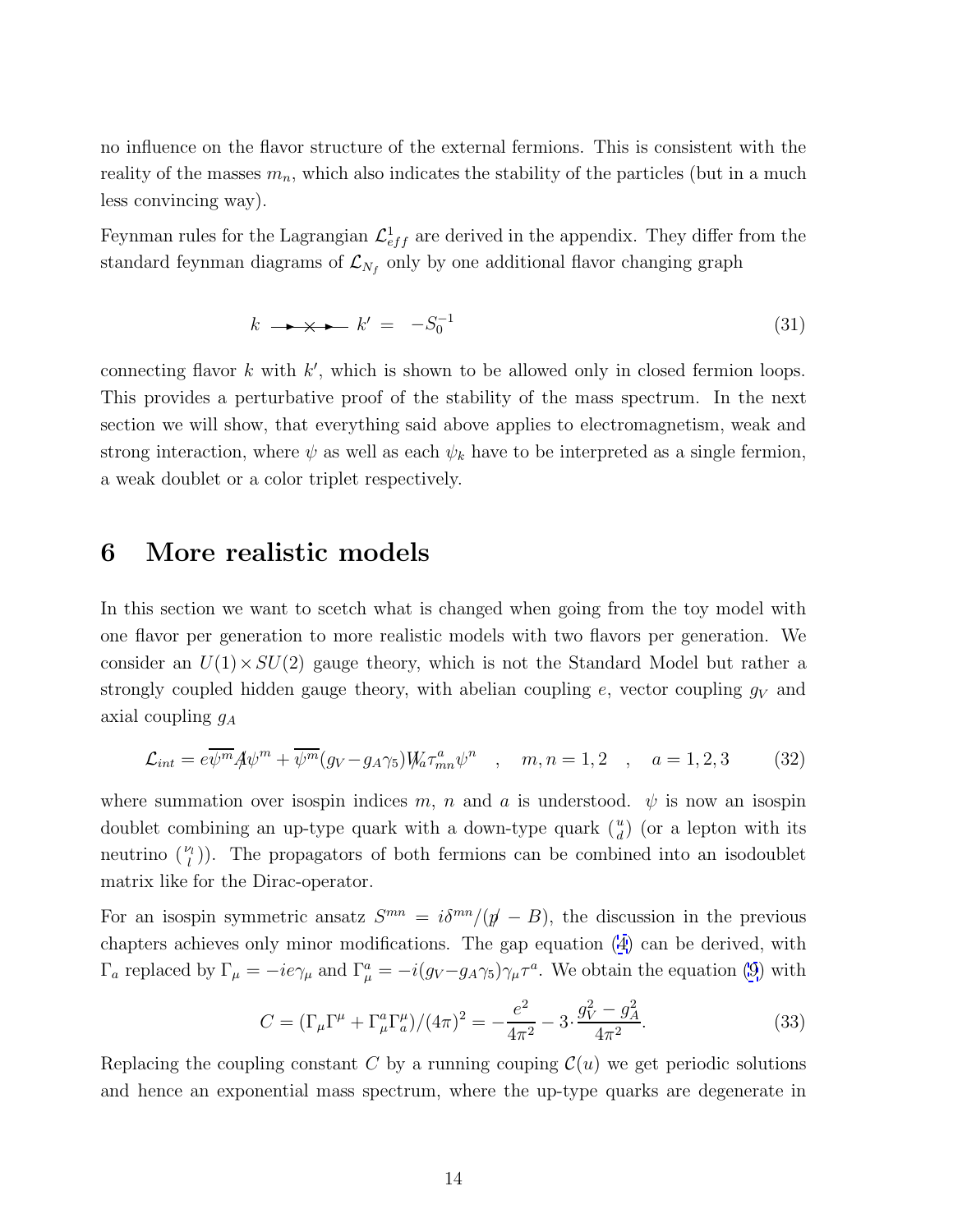mass with the down-type quarks. There is no isospin breaking, of course, because we have chosen a symmetric ansatz. The discussion of section [5](#page-12-0) remains valid, if we interpret  $\psi$  and each  $\psi_k$  as an isodoublet and use  $\mathcal{D} = \partial + ie\mathcal{A} + i(g_V - g_A\gamma_5)\tau^a W_a$ . Especially there are no FCNC and the CKM matrix is identical to 11.

An isovector ansatz  $S = i/((p - B_a \tau^a))$  is also a solution of eq. [\(27\)](#page-13-0). If we choose the orientation of  $B_a(p^2)$  constant in isospace, say  $B_a(p^2) = (0, 0, B(p^2))$  we arrive again at eq. [\(5\)](#page-4-0) with C replaced by<sup>10</sup>

$$
\tilde{C} = (\Gamma_{\mu}\tau^{b}\Gamma^{\mu} + \Gamma_{\mu}^{a}\tau^{b}\Gamma_{a}^{\mu})/[(4\pi)^{2}\tau^{b}] = -\frac{e^{2}}{4\pi^{2}} + \frac{g_{V}^{2} - g_{A}^{2}}{4\pi^{2}}
$$
(34)

Again for a running coupling we get an isospin degenerate exponential mass spectrum, but now the up- and down-type masses differ in an irrelevant sign  $(m_u = -m_d)$ .

The most general (parity even) ansatz

$$
S = \frac{i}{p \dot{p} - B_0 - B_a \tau^a} \tag{35}
$$

leads to a system of coupled differential equations

$$
\ddot{y}_0 + 2\dot{y}_0 + \frac{3}{4}y_0 + \frac{C}{2} \left( \frac{y_0 - 1}{(y_0 - 1)^2 - \vec{y}^2} + \frac{y_0 + 1}{(y_0 + 1)^2 - \vec{y}^2} \right) = 0
$$
\n
$$
\ddot{y}_a + 2\dot{y}_a + \frac{3}{4}y_a - \frac{\tilde{C}}{2} \left( \frac{y_a}{(y_0 - 1)^2 - \vec{y}^2} + \frac{y_a}{(y_0 + 1)^2 - \vec{y}^2} \right) = 0
$$
\n(36)

with  $\vec{y}^2 = y_a y^a$  and C and  $\tilde{C}$  are defined above. The physical masses occur at the poles  $(y_0 \pm 1)^2 = \vec{y}^2$ . One should now study general solutions with running coupling and select those with the lowest vacuum energy. These solutions might provide an interesting isospin breaking pattern with an interesting CKM matrix in addition to the exponential mass spectrum.

When studying more general gauge groups, e.g. a GUT theory combining all fermions of one generation into a multiplet, eq.(36) remains valid. Only the definition of  $C$  and  $\tilde{C}$ and the number of components of  $y_a$  changes.

### **7 Conclusion**

In this paper we gave a new approach to understand the Standard Model fermion mass spectrum. Since a possible horizontal symmetry must be broken drastically, we have

<sup>&</sup>lt;sup>10</sup>Both signs of C and  $\tilde{C}$  can be realized as anticipated in section [2](#page-3-0)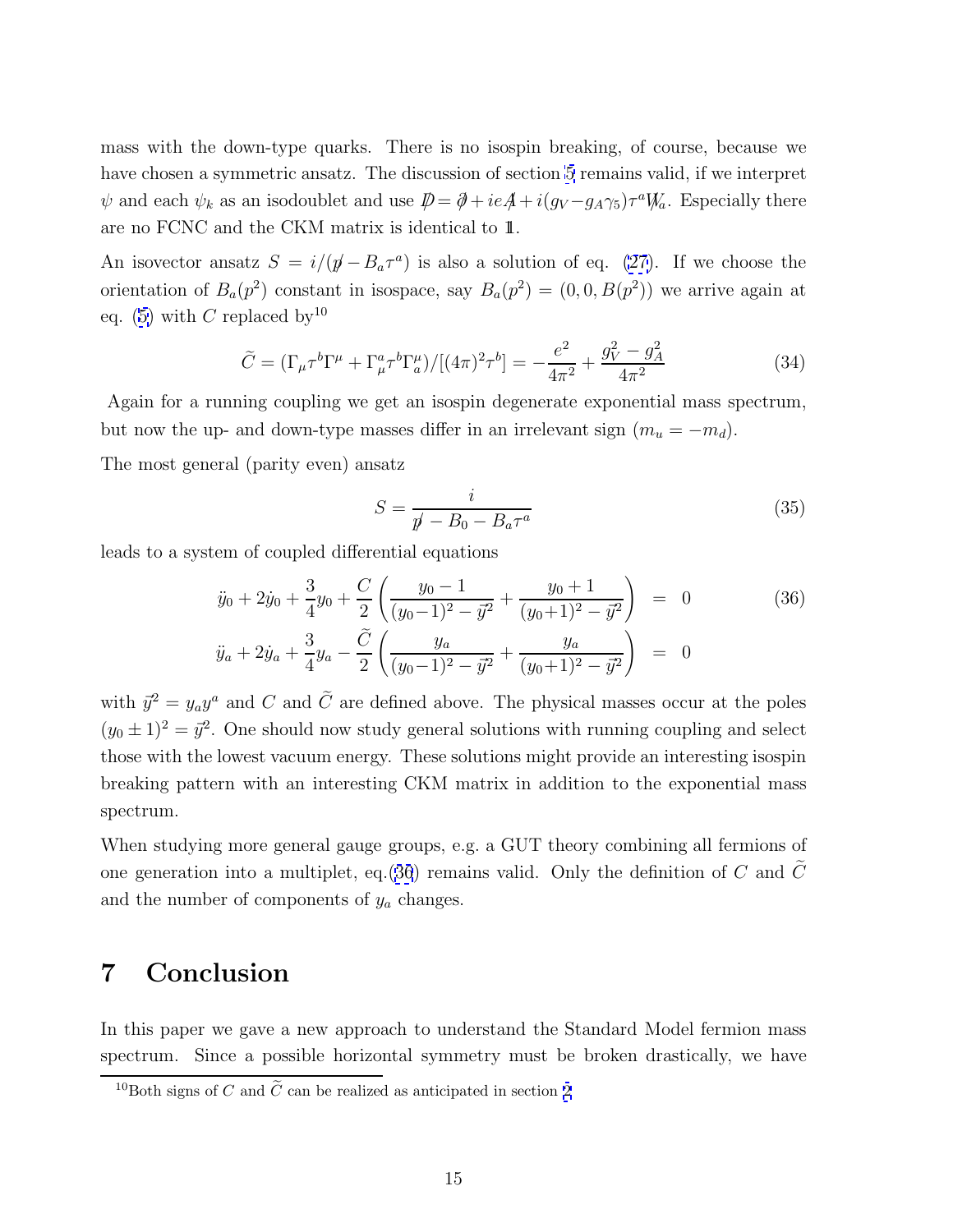instead investigated an improved gap equation with periodic solutions. This equation is triggered by a new strongly coupled boson and yield a fermion propagator with a series of poles. The scale invariant structure of the system automatically leads to the desired exponential particle spectrum. All particles have the same residue and couple to all bosons with the same strength. The mass ratios between particles of successive generations turn out to be

$$
\frac{m_{n+1}}{m_n} = e^{L\pi \mathcal{O}(1)}\tag{37}
$$

with  $L = 1$  or 2 and can therefore be attributed to numbers of natural size. We found a good agreement on logarithmic accuracy with the spectrum of the up and down–type quarks of the Standard Model.

The stability of the excited fermions, which is the most difficult problem, is solved in the effective Lagrangian formalism. Gauge invariance dictates the structure of the effective theory which inevitably forbids flavor changing neutral transitions.

Because of this success the model seems to be a good candidate for the mass generation and especially to explain the exponential structure of the spectrum. A correct inclusion of the anomalous dimension of the coupling should lead to a finite number of generations as discussed in section [3](#page-5-0). The next step will be to specify the new interaction and to determine the detailed structure of the mass generation. Then the effective Lagrangian can be extracted more rigorously from that specific model.

For the future it would also be of great interest to study loop corrections, which admit virtual flavor changing currents and hence lead to deviations from standard model predictions. Finally a complete model would offer the possibility to calculate the CKM matrix and therefore to test the theory accurately.

### **Appendix**

#### **A Feynman rules of the effective model**

To determine the Feynman rules of the effective model discussed in section [5](#page-12-0) we start with the partition function

$$
Z[\overline{\eta}, \eta, j] = \int \mathcal{D}A_{\mu} \mathcal{D}\psi \mathcal{D}\overline{\psi} e^{i \int d^{4}x (\mathcal{L} + \overline{\eta}\psi + \overline{\psi}\eta + j^{\mu}A_{\mu})}
$$
(A.1)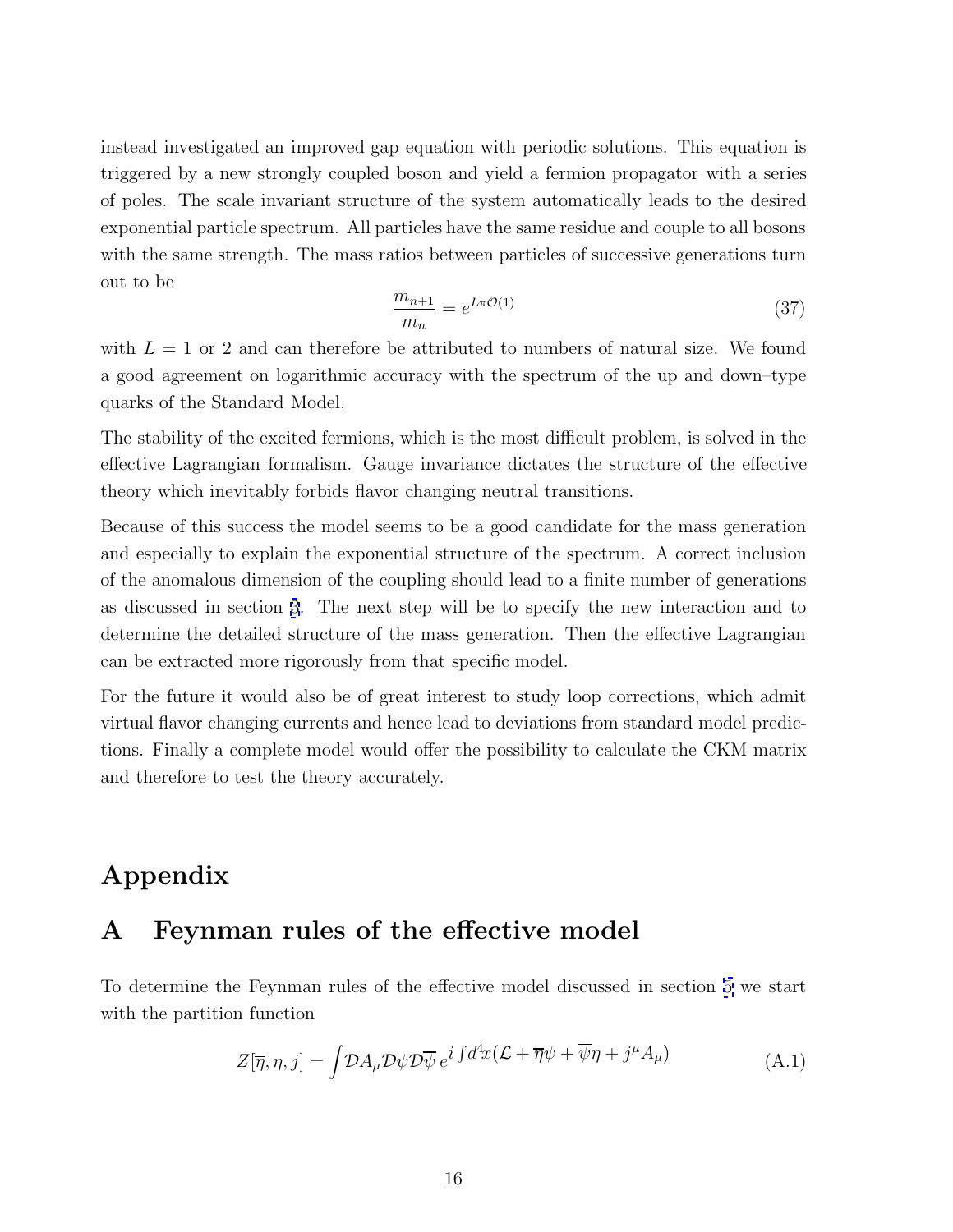<span id="page-17-0"></span>where

$$
\mathcal{L} = -\frac{1}{4} F_{\mu\nu} F^{\mu\nu} + i \overline{\psi} S^{-1} \psi \quad , \quad S = \sum_{k=1}^{N_f} \frac{i}{i \mathcal{D} - m_k} \quad , \quad \mathcal{D} = \mathcal{D} + i g \mathcal{A}.
$$
 (A.2)

 $S^{-1}$  can be expanded using  $\Delta_k := \frac{1}{i\mathcal{A}}$  $\frac{1}{i\partial - m_k}$  and  $S_0 := i$  $\frac{N_f}{\sum}$  $\sum_{k=1}^{\infty} \Delta_k$ :

$$
S^{-1} = S_0^{-1} + VS_0^{-1}
$$
 (A.3)

with

$$
V = \left[1 + iS_0^{-1} \sum_{k=1}^{N_f} \left(g\Delta_k A \Delta_k + g^2 \Delta_k A \Delta_k A \Delta_k + \ldots\right)\right]^{-1} - 1.
$$
 (A.4)

Integrating out the fermion field we get

$$
Z[\overline{\eta}, \eta, j] \propto \int \mathcal{D}A_{\mu} e^{i \int d^4x \left(-\frac{1}{4}F_{\mu\nu}F^{\mu\nu} + j^{\mu}A_{\mu}\right)} Z[\overline{\eta}, \eta; A] \tag{A.5}
$$

with

$$
Z[\overline{\eta}, \eta; A] = e^{-i \int d^4x \frac{\partial}{\partial \eta} iVS_0^{-1} \frac{\partial}{\partial \overline{\eta}}} e^{i \int d^4x \, \overline{\eta} iS_0 \eta}.
$$
 (A.6)

Terms, which contain one open fermion line and an arbitrary number of boson lines, can be extracted by an expansion in V. The  $n$  boson–fermion vertices can be ordered in  $n!$  different ways. Thus the factors in the exponential series are compensated by combinatorical factors. We therefore get a geometric series:

$$
Z_{open}[\overline{\eta}, \eta; A] = -\overline{\eta} S_0 \left( 1 - V + V^2 - V^3 + \dots \right) \eta
$$
  

$$
= -i \sum_{k=1}^{N_f} \overline{\eta} \left( \Delta_k + g \Delta_k A \Delta_k + g^2 \Delta_k A \Delta_k + \dots \right) \eta. \tag{A.7}
$$

There are no flavor changing transitions because there occurs  $\Delta_k$  for only one flavor k in each term. This is due to the cancellation of the geometric series against the inversion in eq.(A.4). The series (A.7) can be summed up to  $-i\overline{\eta}S\eta$ , which is the tree level part of  $eq. (27).$  $eq. (27).$  $eq. (27).$ 

Terms, which contain one closed fermion line and an arbitrary number of boson lines, are

$$
Z_{closed}[\overline{\eta}, \eta; A] = -i \text{Tr} \left[ \left( V - \frac{1}{2} V^2 + \frac{1}{3} V^3 - + \ldots \right) \right]
$$
\n
$$
= ig^2 \text{Tr} \left[ \sum_{k=1}^{N_f} \Delta_k A \Delta_k A \Delta_k i S_0^{-1} - \frac{1}{2} \sum_{k,j=1}^{N_f} \Delta_k A \Delta_k i S_0^{-1} \Delta_j A \Delta_j i S_0^{-1} \right] + \mathcal{O}(g^4).
$$
\n(A.8)

For a closed fermion loop n boson–fermion vertices can be ordered in  $(n-1)!$  different ways. Hence we find a logarithmic series, which gives  $-i\text{Tr} \ln(1+V) = -i\ln \text{Det}(1+V)$ .